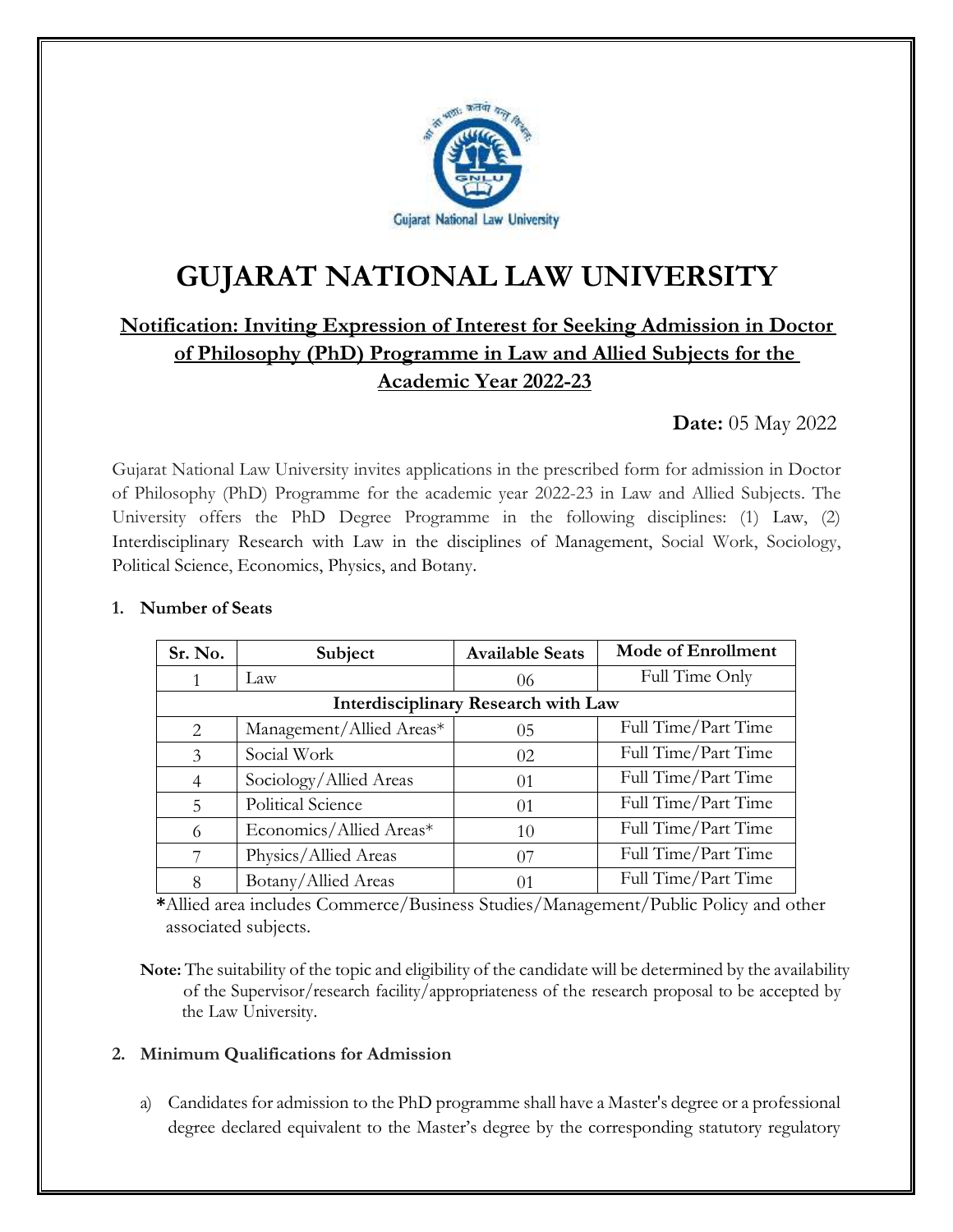body, with at least 55% marks in aggregate or its equivalent grade 'B' in the UGC 7-point scale (or an equivalent grade in a point scale wherever grading system is followed) or an equivalent degree from a foreign educational Institution accredited by an Assessment and Accreditation Agency which is approved, recognized or authorized by an authority, established or incorporated under a law in its home country or any other statutory authority in that country for the purpose of assessing, accrediting or assuring quality and standards of educational institutions.

- b) A relaxation of 5% of marks, from 55% to 50%, or an equivalent relaxation of grade, may be allowed for those belonging to SC/ST/OBC (non-creamy layer)/Differently-Abled and other categories of candidates as per the decision of the Commission from time to time, or for those who had obtained their Master's degree prior to 19th September, 1991. The eligibility marks of 55% (or an equivalent grade in a point scale wherever the grading system is followed) and the relaxation of 5% to the categories mentioned above are permissible based only on the qualifying marks without including the grace mark procedures.
- c) Candidates possessing a Degree considered equivalent to M.Phil. Degree of an Indian Institution, from a Foreign Educational Institution accredited by an Assessment and Accreditation Agency which is approved, recognized or authorized by an authority, established or incorporated under a law in its home country or any other statutory authority in that country for the purpose of assessing, accrediting or assuring quality and standards of educational institutions, shall be eligible for admission to PhD programme.
- d) The applicants who have cleared the entrance test with 50% score as qualifying marks are required to do a presentation on the preliminary research proposal with a statement of the research problem and a literature survey which demonstrates that the research topic is unexplored and an original scholarly contribution can be made on the same.

#### **3. Eligibility Conditions for Admission**

- a) It is desirable that the applicants, who possess minimum prescribed qualifications for admission to PhD Programme, should have an excellent academic/professional track record in the relevant discipline.
- b) The applicant for part-time PhD should:
	- I. Prove to the satisfaction of DRC that his official duties permit him to devote sufficient time to research.
	- II. Ensure that facilities for pursuing research are available at his place of work in the chosen field of research, where required.

#### **4. Duration of the PhD Programme**

- a) PhD programme shall be for a minimum duration of three years, including course work and a maximum of six years.
- b) Extension beyond the above limits will be governed by the relevant clauses as stipulated in the Statute/Ordinance of the University.
- c) The women candidates and Persons with Disability (more than 40% disability) may be allowed a relaxation of two years for PhD in the maximum duration. In addition, the women candidates may be provided Maternity Leave/Child Care Leave once in the entire duration of PhD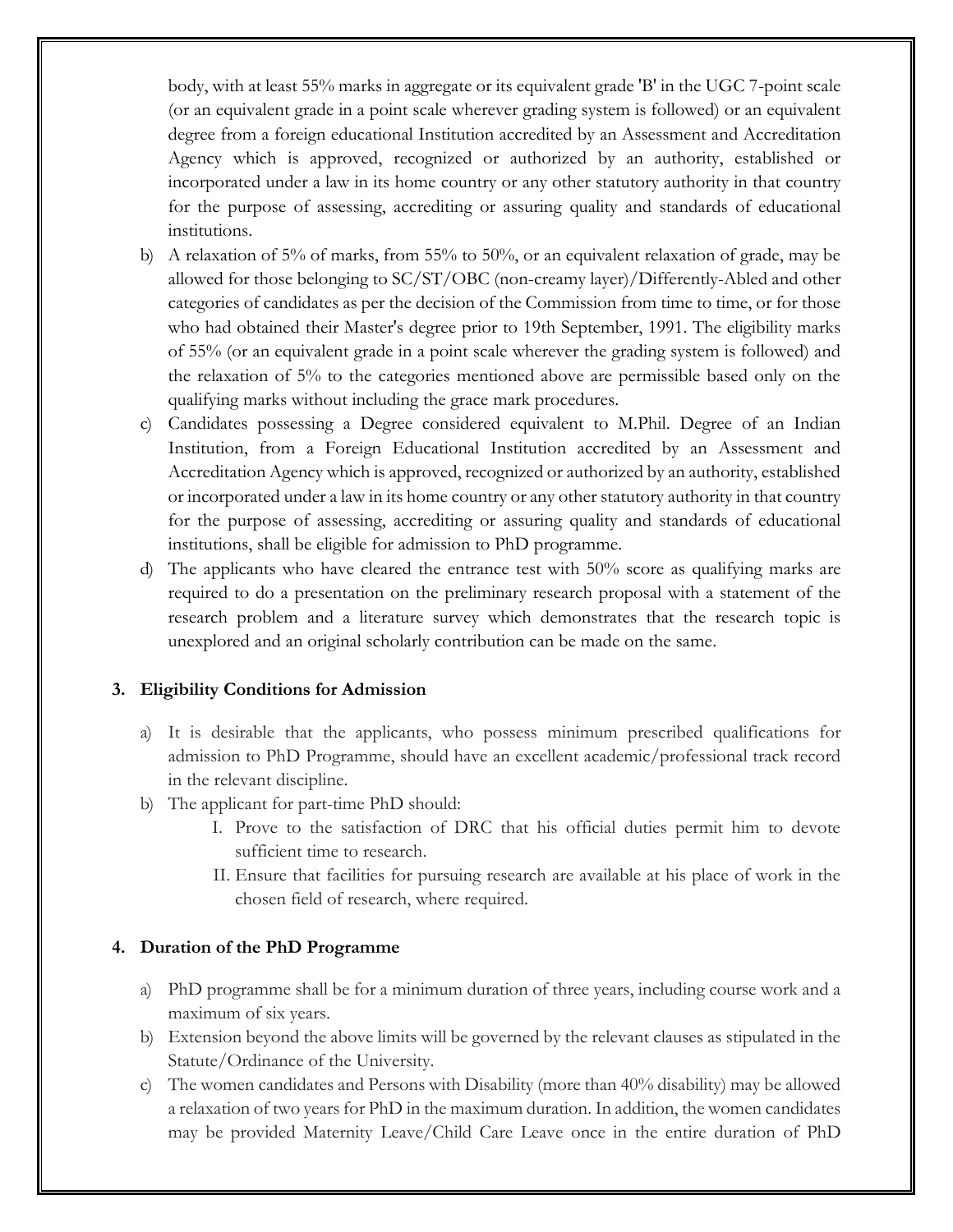programme for up to 240 days.

#### **5. Category of Scholars**

Scholars can be registered full time or on part-time basis

- I. A full time scholar has to attend the University regularly and will be subject to the prescribed attendance rules of the University.
- II. Professionally employed personnel may be allowed to pursue PhD on part-time bases. Such candidates are required to submit a 'No Objection Certificate' from their parent organization/department/employer stating that he/she is permitted to pursue studies on a part-time basis and that his/her duties permit him/her to devote sufficient time for research. Part Time Scholars will have to attend the classes for assigned coursework as per the rules of the University/UGC.

# **6. Course Work**

- a) Registered Full-time and Part-time PhD candidates shall undertake course work of one semester in the University within one year from the date of provisional registration, failing which his/her registration shall be cancelled.
- b) The credit assigned to the PhD course work shall be a minimum of 08 credits and a maximum of 16 credits.
- c) The course work shall be treated as a prerequisite for PhD preparation.
- d) Additionally, the Research Advisory Committee may prescribe the course(s) to the research scholar.
- e) Candidates already holding M. Phil. degree and admitted to the PhD programme, or those who have already completed the course work in M.Phil. and have been permitted to proceed to the PhD in integrated course, **may be** exempted by the University from the PhD course work after obtaining a recommendation to that effect from the Equivalence Committee constituted for that purpose. All other candidates admitted to the PhD programme shall be required to complete the PhD course work prescribed by the University with a minimum 70% attendance requirement.
- f) A PhD scholar has to obtain a minimum of 55% of marks or its equivalent grade in the UGC 7-point scale (or an equivalent grade/CGPA in a point scale) in the course work in order to be eligible to continue in the programme and submit the dissertation/thesis.

# **7. Important Dates**

Last date for filling out the online application form **: June 05, 2022 (Sunday)** Last date of receipt of application forms (in hard copy) **: June 08, 2022 (Wednesday)** Date of examination (online) **: June 11, 2022 (Saturday)** Date of research proposal presentation (offline)

**st Week of July\***

**\***Date will be communicated to selected candidates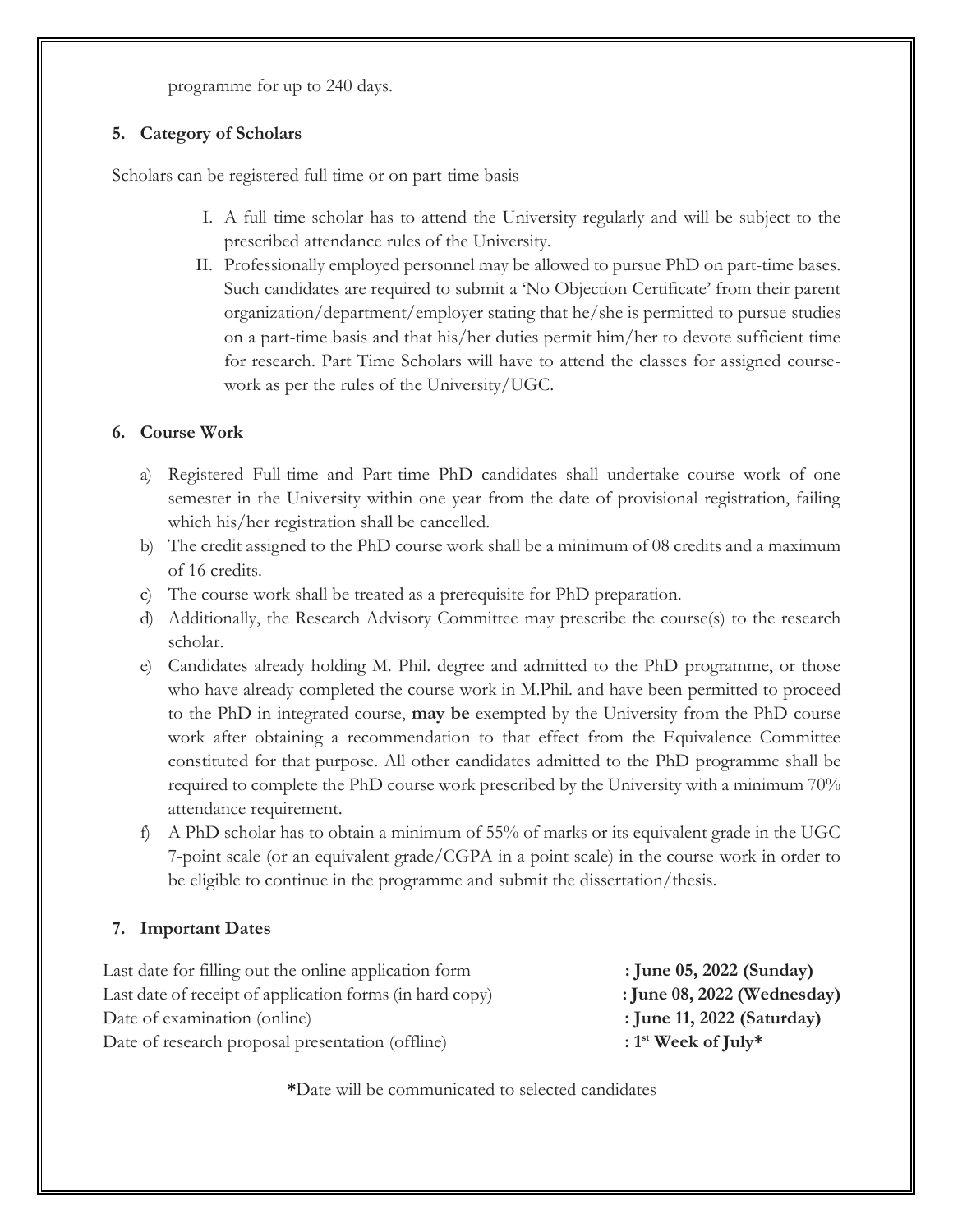# **8. Selection Process, Date of Written Examination and Presentation**

Selection process will be conducted and the process shall consist of:

- I. Admission Test (UGC NET/JRF and MPhil Passed Candidates shall be exempted)
- II. Presentation of the proposed research before the Departmental Research Committee (DRC)

The detailed admission process will be as follows:

- I. Registration
- II. GNLU PhD Admission Test (GPAT-2022)
- III. Declaration of Admission Test Result
- IV. Presentation to DRC
- V. Final declaration of Provisional Selection List for Admission to PhD Degree Programme

| Description        | <b>Admission Test</b>             | Presentation                  |  |
|--------------------|-----------------------------------|-------------------------------|--|
| Durations          | 120 Minutes                       | 15 Minutes                    |  |
| Mode               | Multiple Choice Questions (100)   | PowerPoint Presentation       |  |
|                    | Questions)                        |                               |  |
| <b>Focus Areas</b> | Paper I: Research Methodology &   | Research Intent:              |  |
|                    | English (50 Questions)            | 1. Topic of Research          |  |
|                    |                                   | 2. Why research on topic?     |  |
|                    |                                   | Proposed Research<br>3.       |  |
|                    | Paper II: Subject Awareness       | Objectives                    |  |
|                    | • Domain Knowledge (50 Questions) | 4. Literature Review done (if |  |
|                    |                                   | any)                          |  |
|                    |                                   | 5. Intended outcome of the    |  |
|                    |                                   | research                      |  |

# **9. Format of Admission Test & Presentation**

# **10. Fee Structure for the Academic Year 2022-23**

| Fee Structure for PhD Degree Programme       |                  |            |
|----------------------------------------------|------------------|------------|
| Fees                                         | <b>Full Time</b> | Part Time  |
| Admission Fee                                | Rs. 5,000        | Rs. 5,000  |
| Non-Refundable Security Deposit/ Alumni Fund | Rs. 15,000       | Rs. 15,000 |
| Total (one time)                             | Rs. 20,000       | Rs. 20,000 |
| <b>Semester Fee</b>                          |                  |            |
| Semester Fee                                 | Rs. 30,000       | Rs. 30,000 |
| Semester Fee – NRI & Foreign National        | 4000 USD         | 4000 USD   |
| Infrastructure Maintenance Fee (Per Annum)   | Rs. 16,500       | <b>NA</b>  |
| <b>Examination Fee (Per Semester)</b>        | Rs. 6,000        | Rs. 6,000  |